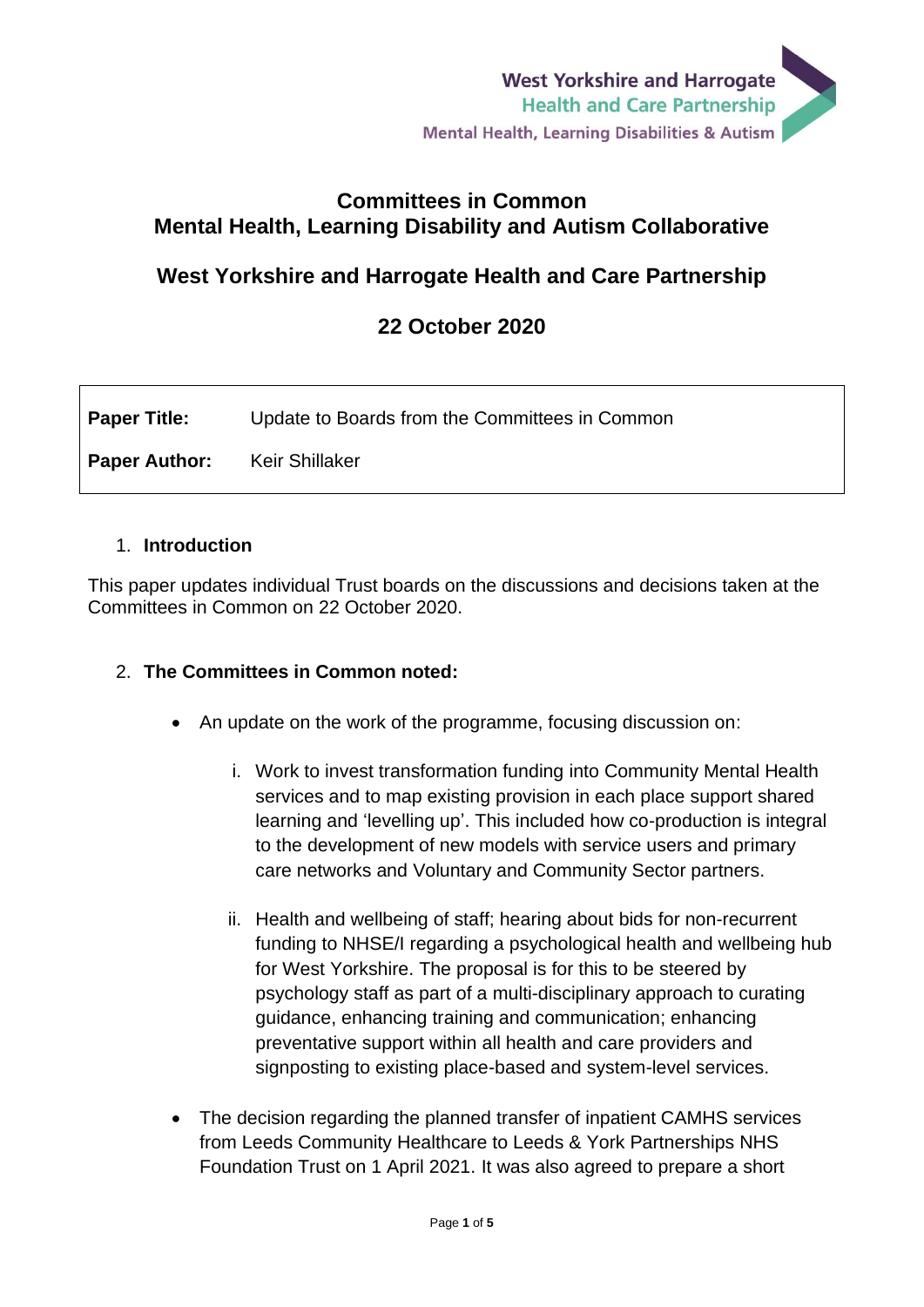

briefing on CAMHS for board members (see Annex A)

- That separate board papers would go through each organisation's boards regarding the draft business case submission for the Forensics lead provider collaborative w. With an update to come to Committees in Common in January.
- That future waves of specialised services to from part of the lead provider transfer from NHSE/I to collaboratives will include specialist perinatal mental health, Deaf CAMHS and children & young people's Forensics services.
- An update on work to develop collaborative working on Psychiatric Intensive Care Units; building on commissioned modelling work that indicates there is potential to reduce the use of out-of-area placements by developing clarity of clinical pathways for those potentially requiring intensive inpatient support (aligned to NAPICU guidance) and development of a future, more collaborative operating model across West Yorkshire.
- An update on work across the collaborative to understand different approaches to managing violence and aggression (PMVA) in inpatient settings. The Committee heard about good engagement across PMVA teams who have identified much shared practice, particularly on reducing the use of restrictive practice and de-escalation of challenging behaviours. The group agreed to focus on standardising approaches to risk assessment and expectations for staff on how to safely undertake those holds used to restrain service users in escalated scenarios. A final proposal on the extent of possible standardisation is expected back to CinC in January.
- An update on the capital funding position for Lynfield Mount Hospital (BDCT) and discussions on how the collaborative can continue to support this development and securing the necessary funds.

### 3. **The Committees in Common discussed and made decisions regarding:**

- The need to review the Memorandum of Understanding for the collaborative and to produce a summary version describing the role of the collaborative and the expected ways of working between partners. Trust Chairs to coordinate the review, working with Trust Company Secretaries.
- The establishment of a high-level 'cover sheet' for programme updates to summarise workstream progress and risks which are covered in detail by the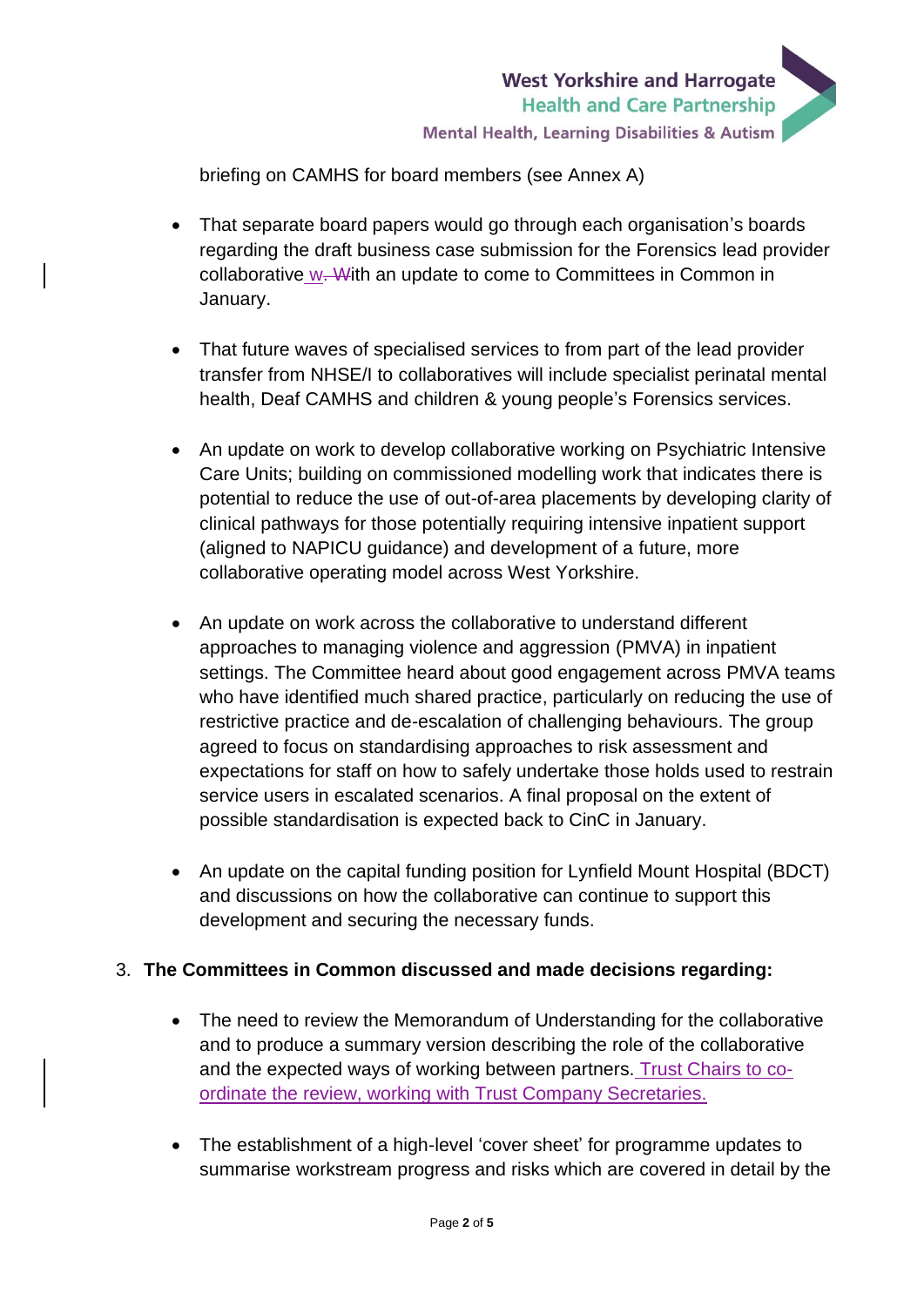

Mental Health, Learning Disability and Autism programme board.

- Agreement in principle to develop a 'provider collaborative' approach to the future model for Assessment and Treatment Units, with a developed risk share framework and identified lead provider for the model from one of the providers in the collaborative. This is subject to conclusion of the current engagement process with service users, reporting into the WY&H Joint Health Overview & Scrutiny Committee and final discussions at both Joint Committee of CCGs and the Committees in Common in January 2021. It was also agreed to prepare a short briefing on ATU for board members (see Annex A)
- Support for the lead provider of the WY CAMHS provider collaborative under specialised commissioning to transfer to Leeds & York Partnerships NHS Foundation Trust from Leeds Community Healthcare.
- Holding a second Committees in Common strategic meeting in February 2021 to discuss specialised commissioning, capital strategy and other areas of development, building on the learning gained and benefits of the first session in September this year...
- The agenda for the 27 November MHLDA Collaborative NED/Governor engagement session which will be finalised with Trust Chairs. .

**Keir Shillaker Programme Director 22 October 2020**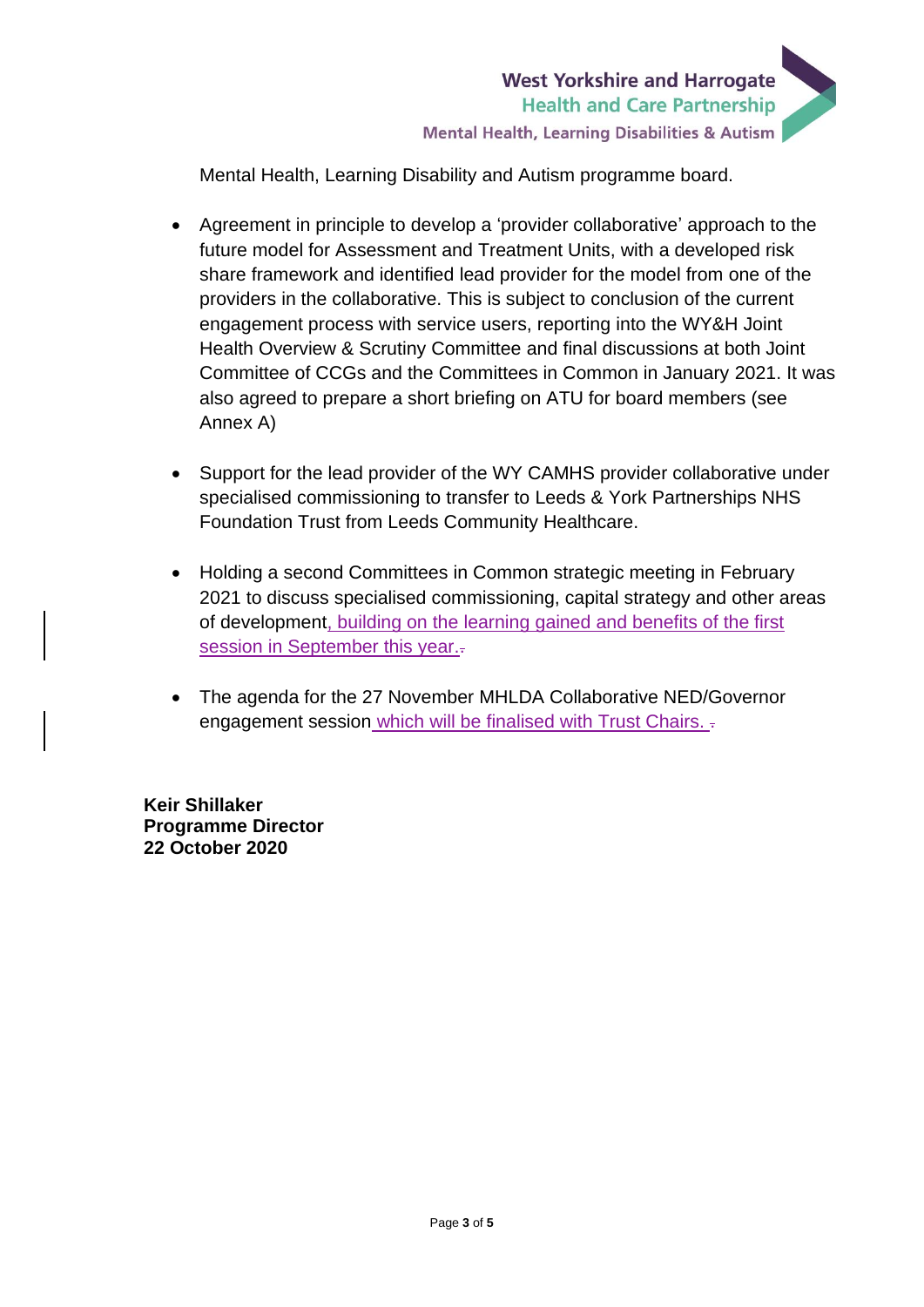#### **Annex A – ATU and CAMHS briefing**

#### Assessment and Treatment Units (ATU)

ATUs provide specialist hospital support for adults with learning disabilities, who also have mental health problems and/or behaviour that challenges. The care needs of people mean that they cannot always be supported appropriately at home, in the community or in other adult mental health wards.

In line with the national Transforming Care Programme (TCP) there is an expectation in West Yorkshire to reduce the number of ATU beds. Initial work in this area recognised that there were several challenges to facilitating this bed reduction within the current three-unit (LYPFT, BDCT, SWYPFT) configuration.

In October 2018, following detailed analysis of current service provision and the development of a preferred clinical model based on national guidance and best practice, an initial case for change was developed by a multi-agency, multidisciplinary project group. This was supported by significant engagement with service user and carer representatives, with several potential options identified.

Following refinement of these options a preferred model was proposed and agreed; reducing to two units (BDCT and SWYPFT) and creating a single 'centre of excellence' model across the remaining 8 bedded units. At this point the West Yorkshire Joint Health Overview and Scrutiny Committee confirmed that formal consultation was not required on the proposal, but that further engagement was needed with people with lived experience of ATU access. This work will complete at the end of November.

Whilst engagement completes collective discussions have taken places across the CCGs to discuss and agree future commissioning arrangements; detailing the ambition to reduce the number of adults being admitted to ATU beds, reduce length of stay and further develop community support systems for people at risk of admission. The proposal is to commission the new model for ATU collectively at West Yorkshire level and to develop a 'new care model' approach in the future that includes the whole pathway of care (such as Intensive Support Teams), not just inpatient beds.

For the MHLDA collaborative, work is ongoing to develop the operational and delivery model, the clinical model and governance/performance/quality framework requirements. And the Committees in Common agreed in principle to the following, subject to conclusion of the engagement process and a final business case in January 2021:

- Developing a provider collaborative model
- Developing a risk share framework between partners
- Identifying a lead provider for the model